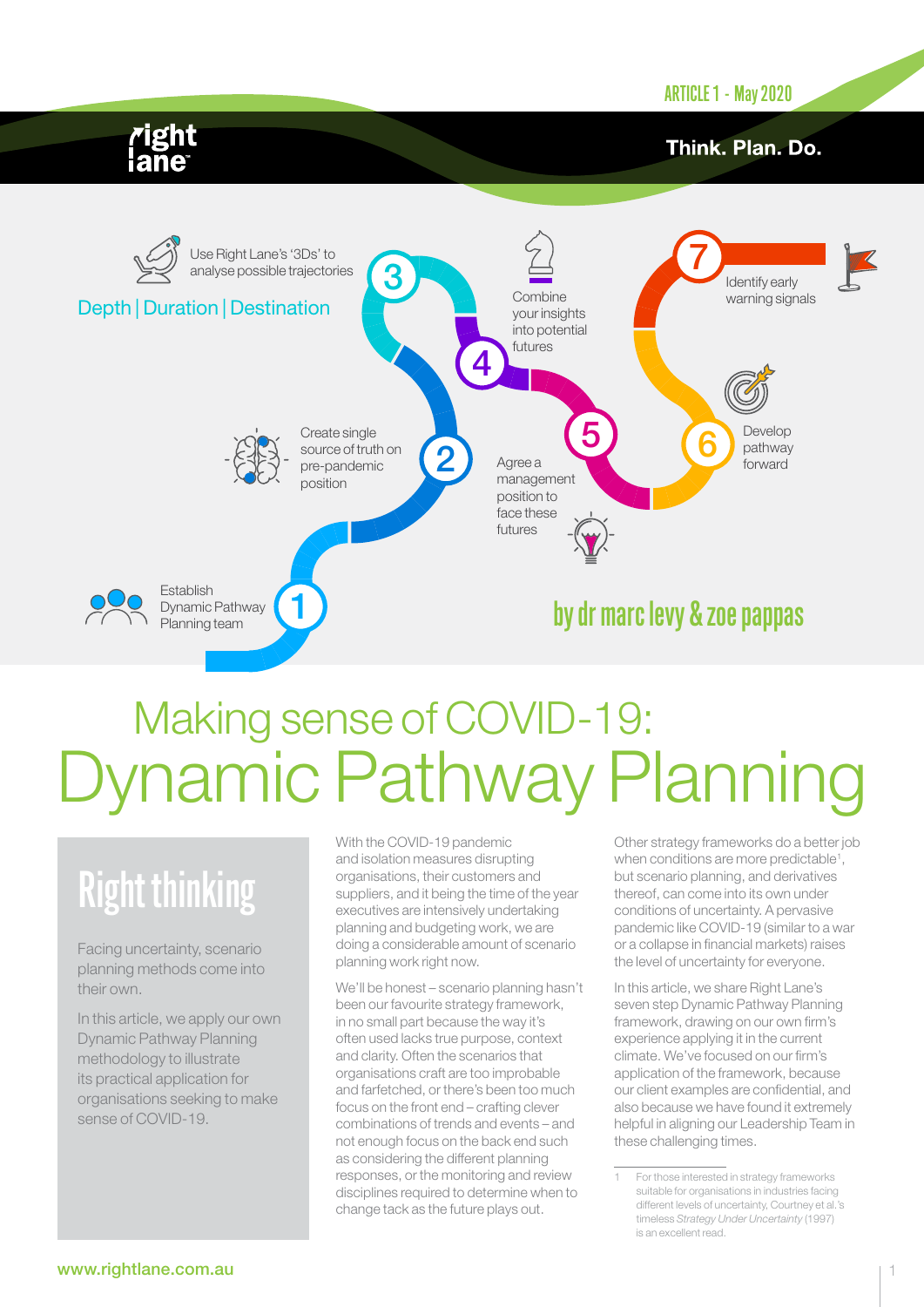### Step 1: Establish the Dynamic Pathway Planning team

At Right Lane, the first thing we did was to form a Dynamic Pathway Planning team and establish some parameters. In our case, we decided the Leadership Team was the right group to do this work.

We distinguished this forward-looking effort from the work of the 'pandemic response' team that is responding to the immediate priorities of evolving our COVID-19 policies, getting our people set up remotely and facilitating new ways of working.

#### Step 2: Create the single source of truth on your pre-pandemic position

For this second step, we reviewed our strategy, plans and the progress of our key initiatives. We also took a step back to recap the key performance trends we'd been experiencing pre-pandemic – our track record of revenue growth, steady increases in average engagement size, deeper client relationships and a more diversified revenue base – to give us a solid understanding of our pre-COVID-19 position and trajectory. We then paid particular attention to our immediate future performance indicators – establishing our cash and debtors positions, our year to date profit margin and our pipeline of new work. Being aligned on our pre-pandemic position gave us a solid foundation for thinking about the possible futures that lie in front of us.

#### Step 3: Gain a greater appreciation of possible COVID-19 trajectories using Right Lane's '3Ds'

In step 3, we analysed the '3Ds' of the pandemic as they were impacting our operating environment, industry and firm – that is, the depth, duration and destination of the pandemic.

In our case we are most concerned about the longevity of disruption to demand patterns. Some of our clients have pushed out strategy discussions or delayed projects. Will demand 'snap back' to where it was before the pandemic, or will there be a long-term disruption to demand patterns? If it will 'snap back', when might that be – when everyone goes back to the office, when clients' finances improve or when organisations decide they want to catch up on longer-term initiatives?

We also discussed opportunities presented by the current situation, including our post-COVID-19 mission or 'moon shot' as Sam Mostyn has called it (Mostyn, 2019).

What kind of organisation do we want to be, on the other side of this disruption? Our moon shot ideas centred on opportunities for our clients, our own firm's growth and some of our new ways of working.

### Step 4: Combine your insights from the 3Ds analysis into potential futures

Exploring the 3Ds of the pandemic gave rise to four 'potential futures' we believe we might face, represented by the matrix below in exhibit 1, with depth of disruption (demand patterns go back to 'normal' or they don't) on the y-axis and duration of disruption (3-6 months and greater than 6 months) on the x-axis.

For clarity, deep disruption might include clients wanting different services than the ones we provided pre-pandemic, or wanting to engage with us in different ways.

Exhibit 1: Right Lane's four potential futures

We examined the implications of each 'future' for our strategy, operating model and financial position. A high-level snapshot of this analysis is shown overleaf in exhibit 2.

#### Step 5: Agree a general position management will take to face into these futures

Having established these possible futures and the implications, we agreed our general position via a set of principles: keep our people feeling purposeful, productive and connected; always consider what we want Right Lane to look like on the other side of this; preserve the cash we've built up in the firm as best we can; and make workforce adjustments only when necessary, not pre-emptively.

We agreed to plan in six-week blocks, reviewing progress weekly.



DURATION OF DISRUPTION

Source: Right Lane Consulting. (2020). Source: Right Lane Consulting. (2020).



In our case we are most concerned about the longevity of disruption to demand patterns ... Will demand 'snap back' to where it was before the pandemic, or will there be a long-term disruption to demand patterns?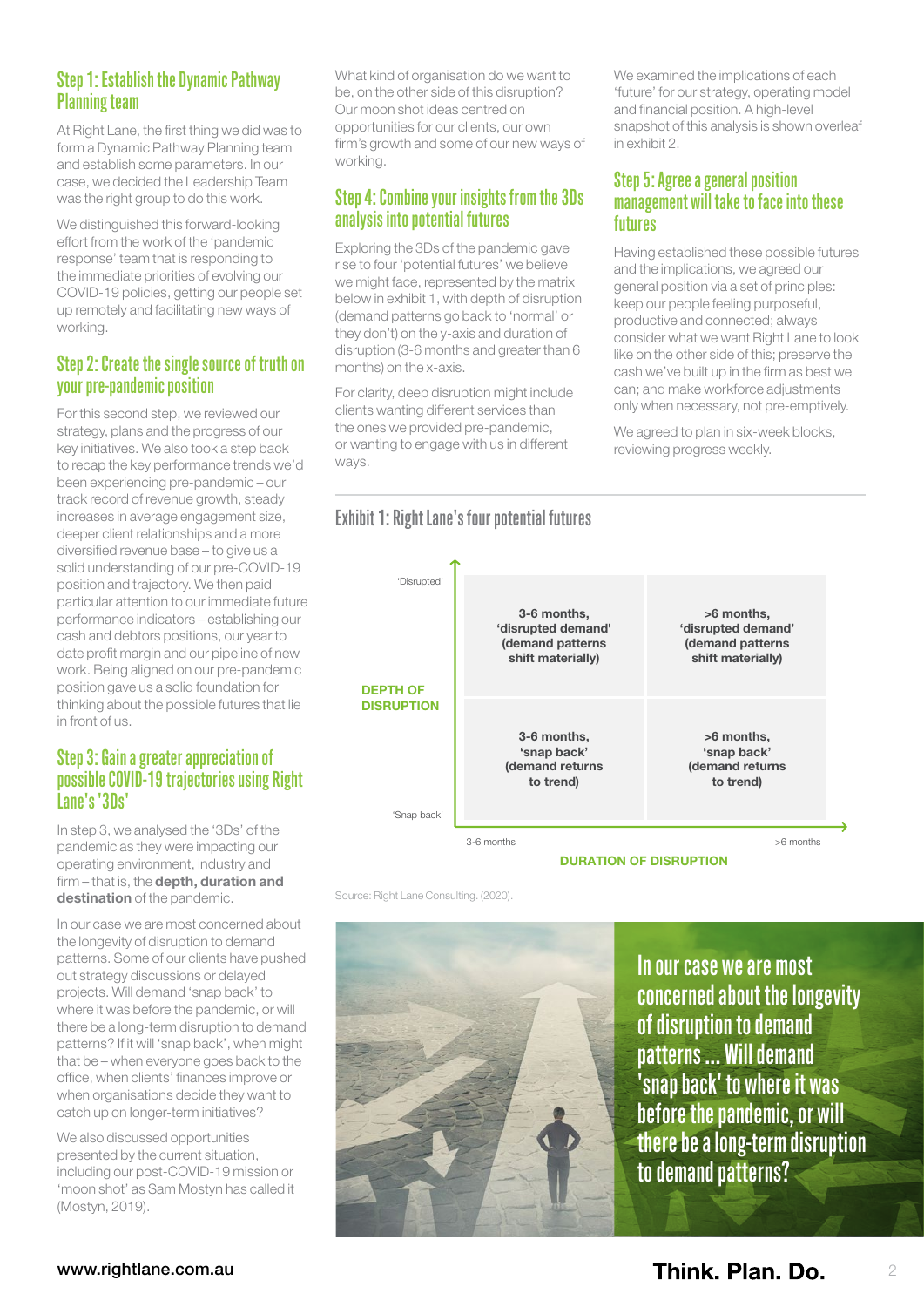## Exhibit 2: Possible futures based on analysis of the 3Ds NOT EXHAUSTIVE AND TRIMAGE ON A RESERVENCE AND TRIMAGE ON A

| <b>Implications</b><br>tor:  | Possible futures, based on analysis of the 3Ds                                                                                                                                                   |                                                                                                                               |                                                                                                                                                                                                                                                            |                                                                                  |
|------------------------------|--------------------------------------------------------------------------------------------------------------------------------------------------------------------------------------------------|-------------------------------------------------------------------------------------------------------------------------------|------------------------------------------------------------------------------------------------------------------------------------------------------------------------------------------------------------------------------------------------------------|----------------------------------------------------------------------------------|
|                              | 3-6 months, 'snap back'                                                                                                                                                                          | $>$ 6 months, 'snap back'                                                                                                     | 3-6 months, demand disrupted                                                                                                                                                                                                                               | $>$ 6 months, disrupted demand                                                   |
| <b>Strategy</b>              | • Hold the line on long-term<br>aspirations<br>• Adjust existing product/<br>proposition for new climate                                                                                         | • As for 3-6 months, 'snap<br>back'<br>• Consider mergers and<br>acquisitions that might make<br>sense in this climate        | Revisit long-term aspirations<br>$\bullet$<br>Identify what will resonate<br>$\bullet$<br>with clients post demand<br>disruption - products,<br>channels, ways of working,<br>etc.<br>Create new offers that chime<br>$\bullet$<br>with new demand pattern | • As for 3-6 months, disrupted<br>(more wide-ranging exercise)                   |
| <b>Operating</b><br>model    | • Refresh growth aspirations<br>• Consider reorganising for new<br>environment<br>• Refocus marketing activity<br>Stop recruiting<br>• Identify the changes we've<br>made that we'd like to keep | • As for 3-6 months, 'snap<br>back'                                                                                           | Reset short and long-term<br>٠<br>growth targets<br>• Revisit marketing strategy<br>Review required capabilities<br>$\bullet$<br>and workforce plan                                                                                                        | • As for 3-6 months, disrupted<br>(more wide-ranging exercise)                   |
| <b>Financial</b><br>position | Trim discretionary expenses<br>$\bullet$<br>• Make low impost workforce<br>adjustments                                                                                                           | • Adjust workforce - employ<br>one or more of reduced<br>hours/pay, leave without<br>pay, temporary shutdown,<br>redundancies | • Rebuild cost structure to fit<br>new demand pattern                                                                                                                                                                                                      | • Rebuild cost structure to fit<br>new demand pattern (more<br>sweeping changes) |

### Step 6: Develop the pathway forward

We then developed a plan that's robust to the four futures and flexible enough to adapt as things change.

We made the changes suggested by the least disruptive, 3-6 month, 'snap back' future. For example, we 'atomised', establishing smaller teams to help our people stay connected and create purposeful, productive individual work programs. We refocused our marketing activity with the emphasis on staying connected with existing clients. We finetuned our existing product propositions so that they would resonate more in the current climate. We made 'low impost' workforce adjustments such as asking people to use up their time-off-in-lieu if they were unable to maintain a threshold level of productivity.

With an eye to possible disruption to demand patterns, we decided to maintain our investment in our strategy workshops service, which will always be in demand; we launched initiatives to create new offers that might resonate with clients under different circumstances; and we intensified discussions with potential merger partners with value propositions that might complement ours in a disrupted environment.

#### Step 7: Identify early warning signals and adapt in the face of new developments

We set expectations for the next sixweek period covering revenue, pipeline, cash, profit margin and utilisation, twelve measures in all, and developed a dashboard to monitor these measures in our regular Leadership Team meetings. We agreed that should we meet those expectations, we would not make workforce adjustments.

Agreeing to these measures – along with targets and 'early warning signals' that identify whether significant, prolonged disruption is playing out – has brought focus and agility to our weekly Leadership Team Dynamic Pathway Planning discussions. By monitoring these signals we will have alignment on when we might need to adapt our plans and change tack as the situation evolves. We understand that it is quite likely that the 'other side' will be characterised by 'fits and starts', and still further economic uncertainty – the 'dance' as Tomas Pueyo called it (Leonhardt, 2020), and so we are likely to need to be highly adaptive in response. \*\*\*

#### We've found that **Dynamic Pathway Planning** helps bring clarity to an otherwise opaque set of circumstances and provides a practical and actionoriented method that's often absent in typical scenario planning. It aligns teams, enriches and invigorates decision making and reduces the anxiety involved in working in uncertain times.

We think you'll also benefit from embedding Dynamic Pathway Planning in your organisation.

#### References

Courtney, H., Kirkland, J., & Viguerie, P. (1997). Strategy Under Uncertainty. *Harvard Business Review*. Retrieved from [https://hbr.org/1997/11/strategy](https://hbr.org/1997/11/strategy-under-uncertainty)[under-uncertainty](https://hbr.org/1997/11/strategy-under-uncertainty)

Leonhardt, D. (2020, April 10). It's going to be difficult. *New York Times*. Retrieved from [https://www.](https://www.nytimes.com/2020/04/10/opinion/coronavirus-social-distancing.html) [nytimes.com/2020/04/10/opinion/coronavirus-social](https://www.nytimes.com/2020/04/10/opinion/coronavirus-social-distancing.html)[distancing.html](https://www.nytimes.com/2020/04/10/opinion/coronavirus-social-distancing.html)

Mostyn, S. (2019, October 19). Mobilizing for a climate moonshot - @MazzucatoM on using missionthinking across all sectors to tackle climate change: [https://www.marketwatch.com/story/mobilizing](https://www.marketwatch.com/story/mobilizing-for-a-climate-moonshot-2019-10-15)[for-a-climate-moonshot-2019-10-15](https://www.marketwatch.com/story/mobilizing-for-a-climate-moonshot-2019-10-15) [Tweet]. Retrieved from [https://twitter.com/centrepolicydev/](https://twitter.com/centrepolicydev/status/1186066219956195328) [status/1186066219956195328](https://twitter.com/centrepolicydev/status/1186066219956195328)

want to know more? If you would like to discuss this article in more detail, please contact [Dr Marc Levy:](mailto:marc%40rightlane.com.au?subject=) [marc@rightlane.com.au](mailto:marc%40rightlane.com.au?subject=)